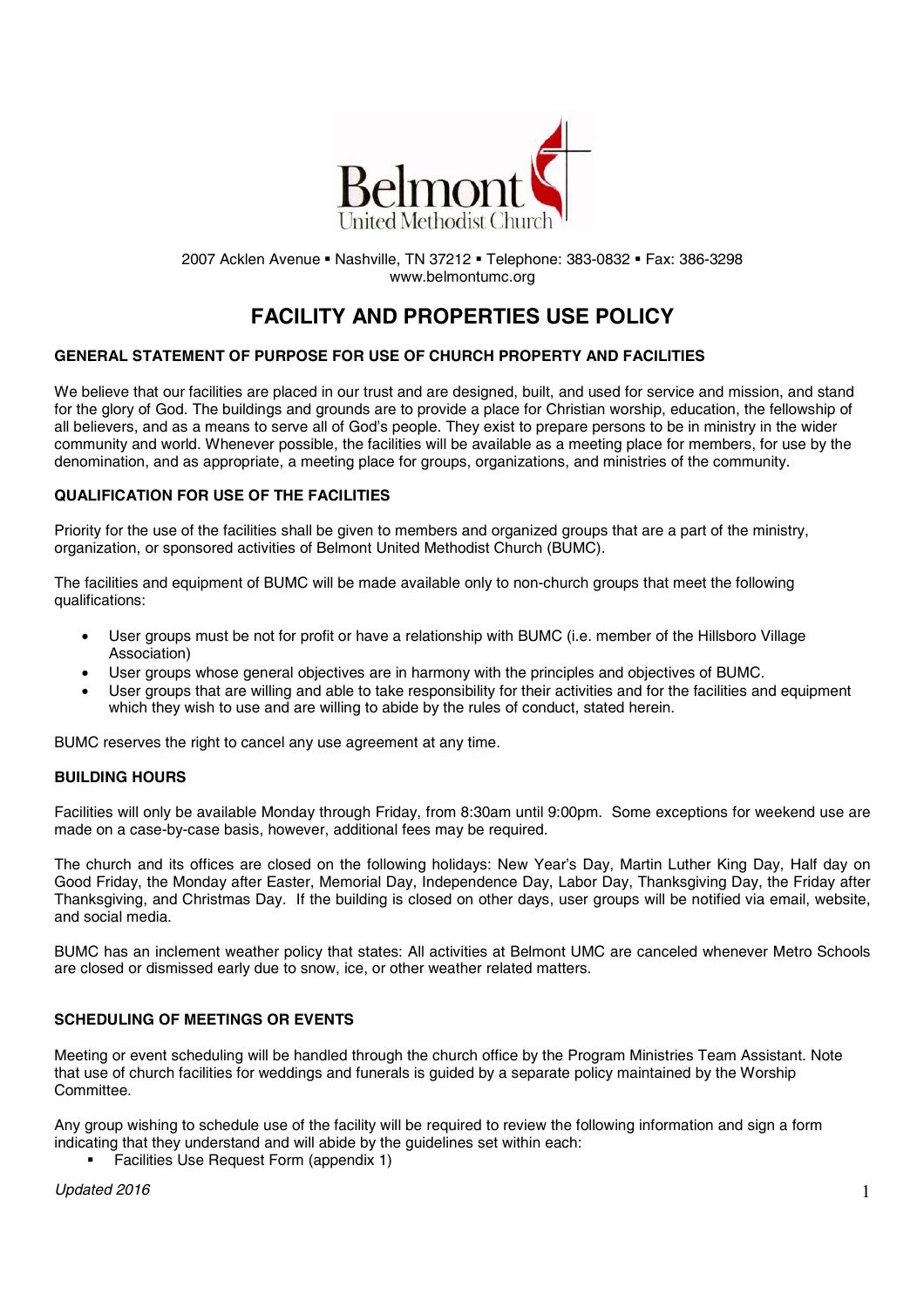- Safe Sanctuaries Form (appendix 2) (if applicable)
- Hold Harmless Agreement (appendix 3)
- Training requirements and guidelines (if applicable)

All non-church user groups must provide a copy of a Certificate of Liability Insurance with at least \$1,000,000 coverage that names Belmont United Methodist Church as additionally insured.

Scheduling for Belmont user group meetings and events can be made up to one year in advance.

Scheduling for non-church user group meetings and events can be made up to 3 months in advance.

When a reservation request is made, a signed copy of the *Facility Use Request form*, applicable fees or deposits, Certificate of Insurance, Hold Harmless-Indemnity Agreement, and any other applicable forms shall be given to the Program Ministries Team Assistant by the requesting user group *at least one week (7 days) before the date of the requested use*. Once received and approved, it will be put on the church calendar.

Standing/Recurring Uses - It is anticipated that some user groups will wish to use the facility for standing/recurring activities. Belmont-affiliated user groups can be scheduled for 12 months, with a renewal annually upon mutual agreement between the church and the user group. For non-Belmont user groups, the first period of recurring use will be on a trial three month basis, with a renewal option at the end of three months and annual renewals thereafter.

Space for events/requests use will not be reserved until all applicable forms, insurance, deposit, and training credentials (when applicable) are signed and received by the Program Ministries Team Assistant. If two groups request space, it will be reserved for the first group to submit all of the above-mentioned items.

# **FACILITY FEES/SUGGESTED DONATIONS**

There will be no charge for use of church facilities for Belmont UMC sponsored events, however, overtime fees will apply for events that occur before or after regular business hours. Overtime fees of \$25 per hour, per custodian, will be deducted from the sponsoring ministry team's budget.

For other uses, a \$500 deposit, held without interest, is required for use of the facilities. Suggested donations to offset operating costs are recommended for each area per each use. Events requiring special setups for large user groups will require a \$25 per hour custodial setup fee. Events held after regular business hours, such as weekends, will incur overtime fees. These fees are \$25 per hour, per custodian. If not paid within 30 days of the event, overtime fees will be deducted from the deposit mentioned above.

| Area                          | <b>Suggested donation</b> |                     |
|-------------------------------|---------------------------|---------------------|
|                               | <b>Member</b>             | <b>Non-Member</b>   |
| Sanctuary                     | No Charge                 | \$500               |
| Chapel                        | No Charge                 | \$100               |
| Parker Hall                   | \$200                     | \$400               |
| Community Center Gym (Sports) | No Charge                 | \$50/Hr             |
| CC (Receptions/Mtgs)*         | \$500                     | \$850 (Plus set-up) |
| Classrooms/meeting rooms      | No Charge                 | \$15/Hr./Room       |
| Courtyard                     | No Charge                 | \$100               |

\**Meals for events in the CC must be contracted through the BUMC on-site caterer, unless the on-site caterer is not available*.

# **GENERAL GUIDELINES**

User groups are restricted to only those areas of the building that have been reserved. Children must be under adult supervision at all times in accordance with BUMC's Safe Sanctuaries policy.

*Updated 2016* 2 Certain facilities uses will require training and/or proof of certification for use before they can be used by a user group. These include: sound equipment, AV/projector equipment, and sports equipment (goals, volleyball nets, window shades). This training requirement applies to any and all uses of the facilities.